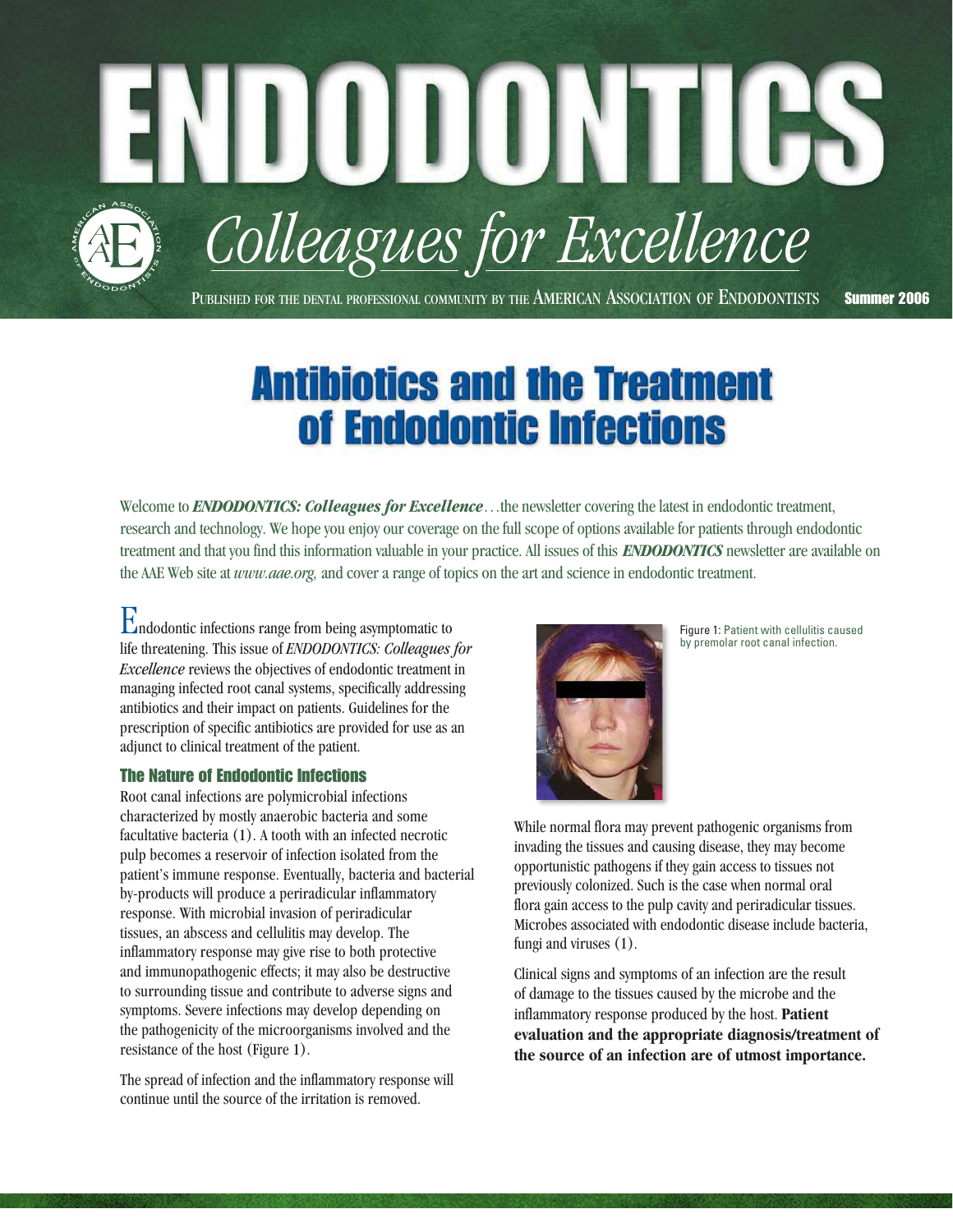#### Clinical Treatment of Endodontic Infections

Soft tissue swelling of endodontic origin should be incised for drainage (Figure 2).



Figure 2: Intraoral drainage of purulent exudate.

In most cases, a drain placed in the incision for 24-48 hours will allow for adequate drainage (Figure 3).



Figure 3: Intraoral drain sutured into incision for drainage.

However, effective treatment of endodontic infections also includes removal of the reservoir of infection by either endodontic treatment or tooth extraction. Successful management of the infected root canal system requires chemomechanical debridement of the root canal system. Three to 12 species of bacteria can usually be cultured from infected root canals



Figure 4: Cultivation of polymicrobial endodontic infection.

(Figure 4); it is important that debridement of the root canal be accomplished aseptically using rubber dam isolation to prevent further microbial contamination.

**The objectives for endodontic treatment are removal of the microbes, their by-products** 

**and pulpal debris from the infected root canal system. This establishes a favorable condition for periradicular inflammation to resolve.**  When a patient has signs and symptoms associated with a severe endodontic infection (Table 1), the root canal system should be filled with calcium hydroxide, and the access opening sealed to prevent coronal leakage of bacteria from the oral cavity. If there is continuous drainage, the canal may be left open until the next day. Drainage allows the accumulated irritants and inflammatory mediators to decrease to a level where a healthy patient can initiate healing. However, leaving the tooth open for drainage for a longer time allows gross contamination with no benefit to the patient.

Table 1. Indications for Adjunctive Antibiotics

- $\bullet$  Fever  $> 100^{\circ}$  F
- Malaise
- Lymphadenopathy
- Trismus
- Increased Swelling
- Cellulitis
- Osteomyelitis
- Persistent Infection

A regimen of antibiotics is not indicated in an otherwise healthy patient for a small localized swelling without systemic signs and symptoms of infection or spread of infection (2-6) (Tables 1, 2). **Swellings increasing in size or associated with cellulitis should be incised for drainage and adjunctive antibiotics administered.**

Table 2. Conditions Not Requiring Adjunctive Antibiotics

- 1. Pain without signs and symptoms of infection a. Symptomatic irreversible pulpitis
	- b. Acute periradicular periodontitis
- 2. Teeth with necrotic pulps and a radiolucency
- 3. Teeth with a sinus tract (chronic periradicular abscess)
- 4. Localized fluctuant swellings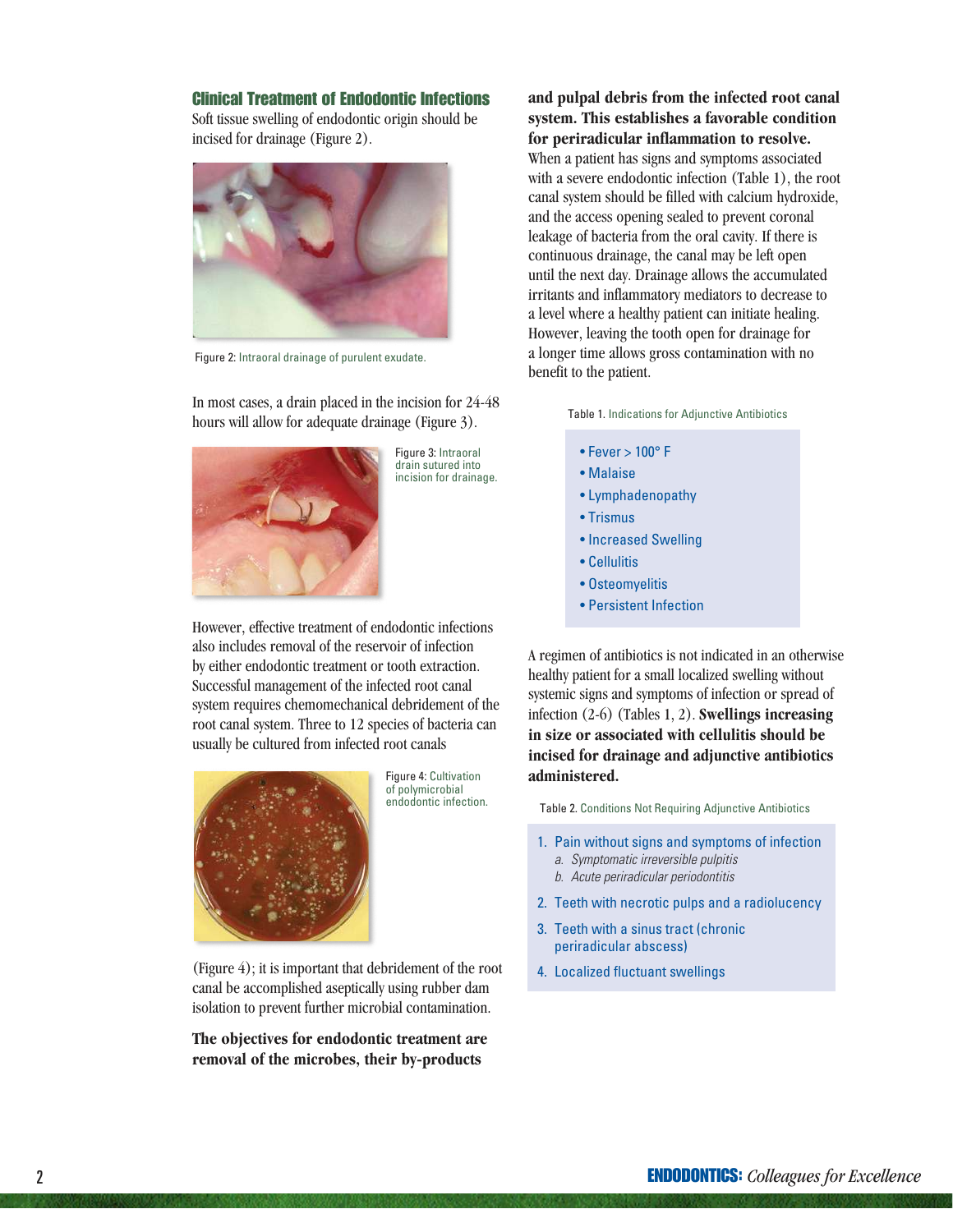#### "Magic Bullets" Versus Resistant Bacteria

The term "antibiotic" is used for chemicals that are produced either by bacteria and/or synthetic antimicrobials produced in a laboratory that kill or inhibit the growth of bacteria. The discovery of penicillin by Fleming in 1928 revolutionized health care for the treatment of bacterial infections such as tuberculosis, pneumonia and syphilis. Because antibiotics are relatively harmless to the host, they can be used to treat infections including those of endodontic origin. However, antibiotics may have adverse effects by altering the normal flora and by producing allergic reactions. The interaction of antibiotics with other drugs may also produce harmful side effects or render them ineffective.

Antibiotics have been called "magic bullets" because they target the organisms producing disease. Unfortunately, the wide use of antibiotics has fostered the selection of resistant bacteria. Antibiotics alter the natural balance of normal flora by selecting for organisms that are resistant. Resistant genes are transferred vertically to all daughter cells. In addition, resistant genes can be transferred horizontally to other strains of bacteria by transduction, transformation and conjugation. Thus, strains of bacteria never exposed to the antibiotic may acquire resistance without ever coming in contact with the antibiotic.

The selection of resistant organisms is enabled when a low dose of an antibiotic is administered, when antibiotics are taken for long periods of time or through noncompliance by patients. Another source of resistant organisms is from the use of low doses of antibiotics in agricultural feed and fertilizers. A prime example of acquired resistance is *Staphylococcus aureus,* which now has resistance to multiple antibiotics including vancomycin. **In addition, the development of resistance by bacteria because of inappropriate prescriptions raises questions and concerns for health care workers.**

#### Responsible Use of Antibiotics in Endodontic Treatment

Antibiotics are used in addition to appropriate treatment to aid the host defenses in the elimination of remaining bacteria. Narrow-spectrum antibiotics should be the first choice to be prescribed because broad-spectrum antibiotics produce more alterations in the normal gastrointestinal tract and select for

additional resistant organisms. Empirical selection of an antibiotic without susceptibility tests is based on knowledge of the organisms usually involved in endodontic infections. Antibiotics are indicated when there is systemic involvement or evidence of spread of infection. Signs and symptoms include: fever above 100 degrees Fahrenheit, malaise, cellulitis, unexplained trismus, lymphadenopathy and swelling beyond a simple localized mucosal enlargement.

Systemic administration of the appropriate antibiotic dosage is usually for five to seven days. Clinical signs and symptoms will usually diminish in two to four days after diagnosis and removal of the cause of the infection. Patients should continue to take the antibiotic for an additional two to three days to prevent rebound of the infections. Noncompliance by a patient not taking the prescribed antibiotic regimen may allow a rebound of the infection. A seven-day prescription is usually adequate.

Incision for drainage is important to remove purulent material consisting of bacteria, bacterial by-products, disintegrated inflammatory cells, enzymes (spreading factors) and other inflammatory mediators. Drainage improves circulation to the infected tissues and improves delivery of a minimum inhibitory concentration of the antibiotic to the area. Because endodontic infections are polymicrobial, no single antibiotic is likely to be effective against all the strains of infecting bacteria. However, it is likely that if an antibiotic is effective against several of the strains of bacteria, it will disrupt the microbial ecosystem.

One of the more common side effects of antibiotic therapy is diarrhea, which results from the antibiotic disrupting the normal balance of intestinal flora. Antibiotic-associated colitis/pseudomembranous colitis has been associated with the use of many antibiotics, but only rarely associated with dental therapy (7). Patients requiring extraoral drainage or hospitalization should be referred to an oral surgeon (Figure 5).



Figure 5: Extraoral drain sutured into incision for drainage.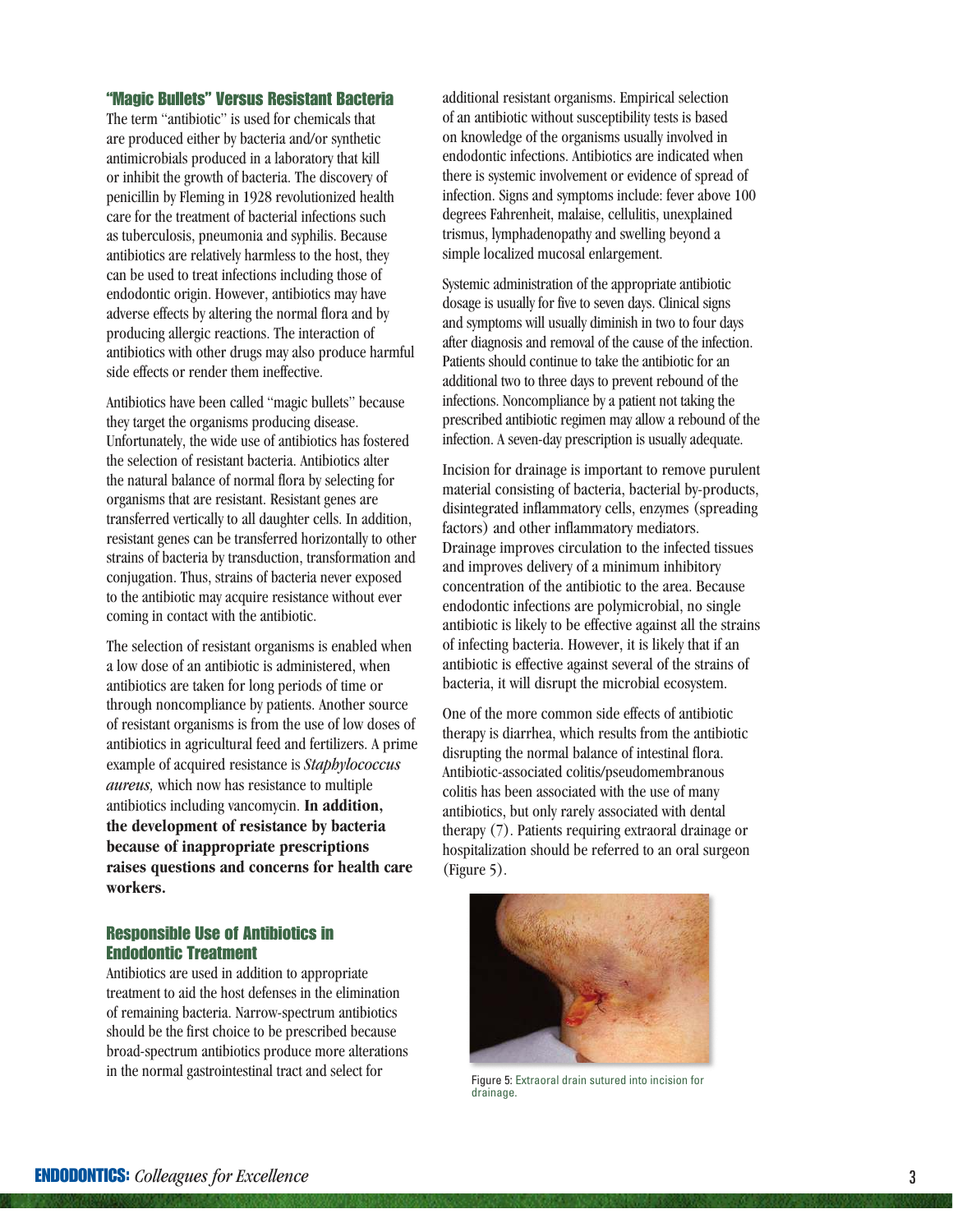Some patients, especially immunocompromised patients, are at high risk for infections, and a culture of the infecting organisms with susceptibility testing may be indicated. Identification of the bacteria and results of susceptibility tests may take several days to a couple of weeks, depending on the microbes involved in the infection. Good communication with a laboratory will ensure that the sample is properly collected, transported, cultured and identified. **If there is any question about the patient being medically compromised, or if the patient's condition deteriorates, referral should be considered.** 

# Types of Antibiotics and Recommended Dosages

Based on recent antibiotic susceptibility tests, **penicillin VK** is the drug of choice for periradicular abscesses  $(8, 9)$  (Figure 6).



Figure 6: Antibiotic susceptibility for bacteria from endodontic infections.

It is effective against facultative and anaerobic microorganisms associated with endodontic infections. Penicillin VK remains the antibiotic of choice because of its effectiveness, low toxicity and low cost. However, about 10 percent of the population will give a history of allergic reactions to penicillin. To achieve a steady serum level with penicillin VK, it should be administered every four to six hours (10). A loading dose of 1,000 mg of penicillin VK should be orally administered, followed by 500 mg every four to six hours for five to seven days. Following debridement of the root canal system and drainage of facial swellings, significant improvement of the infection should be seen within 48-72 hours.

**Amoxicillin** is an analogue of penicillin that is rapidly absorbed and has a longer half-life. This is reflected in

higher and more sustained serum levels than penicillin VK. Because of these traits, amoxicillin is often used for antibiotic prophylaxis of patients that are medically compromised (11, 12). Amoxicillin may be used for serious odontogenic infections, however, its extended spectrum may select for additional resistant strains of bacteria. The usual oral dosage for amoxicillin is 1,000 mg loading dose followed by 500 mg every eight hours for five to seven days.

The combination of **amoxicillin with clavulanate**  (Augmentin $\mathbb{M}$ ) was the most effective antibiotic combination in recent susceptibility tests (8, 9). Clavulanate is a competitive inhibitor of the betalactamase enzyme produced by bacteria to inactivate penicillin. The usual oral dosage for amoxicillin with clavulanate is 1,000 mg loading dose followed by 500 mg every eight hours for five to seven days.

**Clindamycin** is effective against gram-positive facultative microorganisms and anaerobes. Clindamycin is a good choice if a patient is allergic to penicillin or a change in antibiotic is indicated. Penicillin and clindamycin have been shown to produce good results in treating odontogenic infections (13). Clindamycin is well distributed throughout most body tissues and reaches a concentration in bone approximating that of plasma. The oral adult dosage for serious endodontic infections is a 600 mg loading dose followed by 300 mg every six hours for five to seven days.

**Metronidazole** may be used in combination with penicillin or clindamycin. If a patient's symptoms worsen 48-72 hours after initial treatment and the prescription of either penicillin or clindamycin, metronidazole may be added to the original antibiotic. **It is of utmost importance to review the diagnosis and treatment to confirm that the management of the infection has been appropriate.** Metronidazole is a synthetic antimicrobial agent that is bactericidal and has activity against anaerobes, but lacks activity against aerobes and facultative anaerobes. Susceptibility tests have shown significant numbers of bacteria resistant to metronidazole (8, 9). It is important that the patient continue to take penicillin or clindamycin, which are effective against the facultative bacteria and those resistant to metronidazole. The usual oral dosage for metronidazole is a 1,000 mg loading dose followed by 500 mg every six hours for five to seven days. When patients fail to respond to treatment, consultation with a specialist is recommended.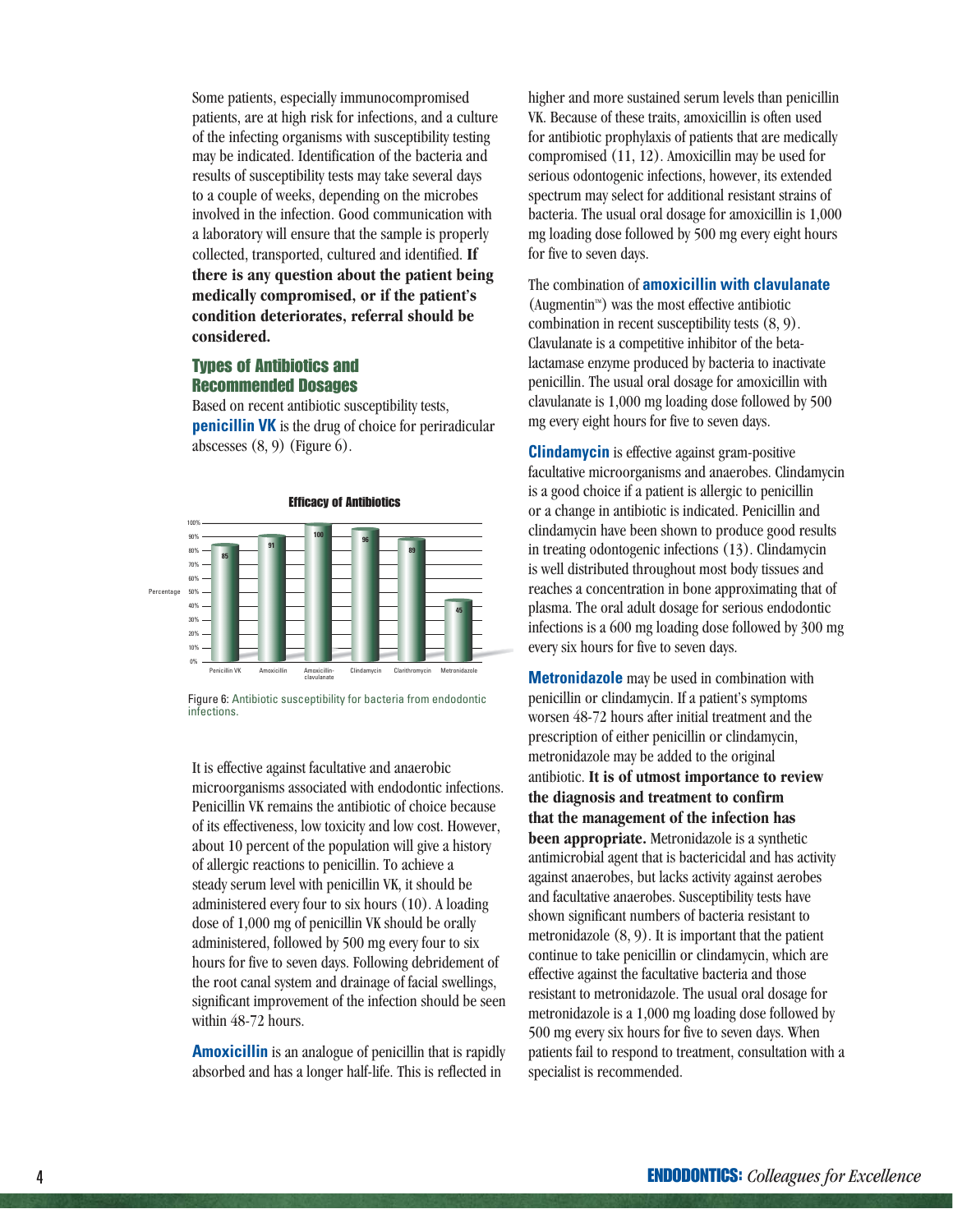**Erythromycin** is a macrolide that has traditionally been prescribed for patients allergic to penicillin; however, it is not effective against anaerobic bacteria. Erythromycin is no longer recommended for treatment of endodontic infections because of this poor spectrum of activity and significant gastrointestinal upset.

**Clarithromycin** and **azithromycin** are macrolides that have a spectrum of activity that includes some anaerobes involved in endodontic infection and offer improved pharmacokinetics. Food slows down but does not affect the bioavailability of clarithromycin. Food and heavy metals may inhibit the absorption of azithromycin. The oral dosage for clarithromycin is a 500 mg loading dose followed by 250 mg every 12 hours for five to seven days. The oral dosage for azithromycin is a 500 mg loading dose followed by 250 mg once a day for five to seven days.

**Cephalosporins** are usually not indicated for the treatment of endodontic infections. First-generation cephalosporins do not have activity against the anaerobes usually involved in endodontic infections. Second-generation cephalosporins have some efficacy for anaerobes, however, there is a possibility of crossallergenicity of cephalosporins with penicillin.

**Doxycycline** occasionally may be indicated when the above antibiotics are contraindicated. However, many strains of bacteria have become resistant to the tetracyclines.

**Ciprofloxacin** is a quinilone antibiotic that is not effective against anaerobic bacteria usually found in endodontic infections. With a persistent infection it may be indicated if culture and sensitivity tests demonstrate the presence of susceptible organisms.

#### **Conclusion**

The use of improved culturing and molecular methods now detect the presence of many more organisms in endodontic infections than previously determined. It is important that clinicians understand the nature of polymicrobial endodontic infections and realize the importance of removing the reservoir of infection by endodontic treatment or tooth extraction. The prescription of antibiotics should be considered adjunctive to the clinical treatment of the patient: **antibiotics should not be substituted for root canal debridement and drainage of purulence from a periradicular swelling.**

*The AAE Public and Professional Affairs Committee and the Board of Directors developed this issue with special thanks to the author, Dr. J. Craig Baumgartner, and reviewers, Drs. James A. Abbott, Gerald C. Dietz Jr., David C. Hansen and Louis E. Rossman.*

*The information in this newsletter is designed to aid dentists. Practitioners must use their best professional judgment, taking into account the needs of each individual patient when making diagnoses/treatment plans. The AAE neither expressly nor implicitly warrants any positive results, nor expressly nor implicitly warrants against any negative results, associated with the application of this information. If you would like more information, call your endodontic colleague or contact the AAE by e-mail at*  info@aae.org.